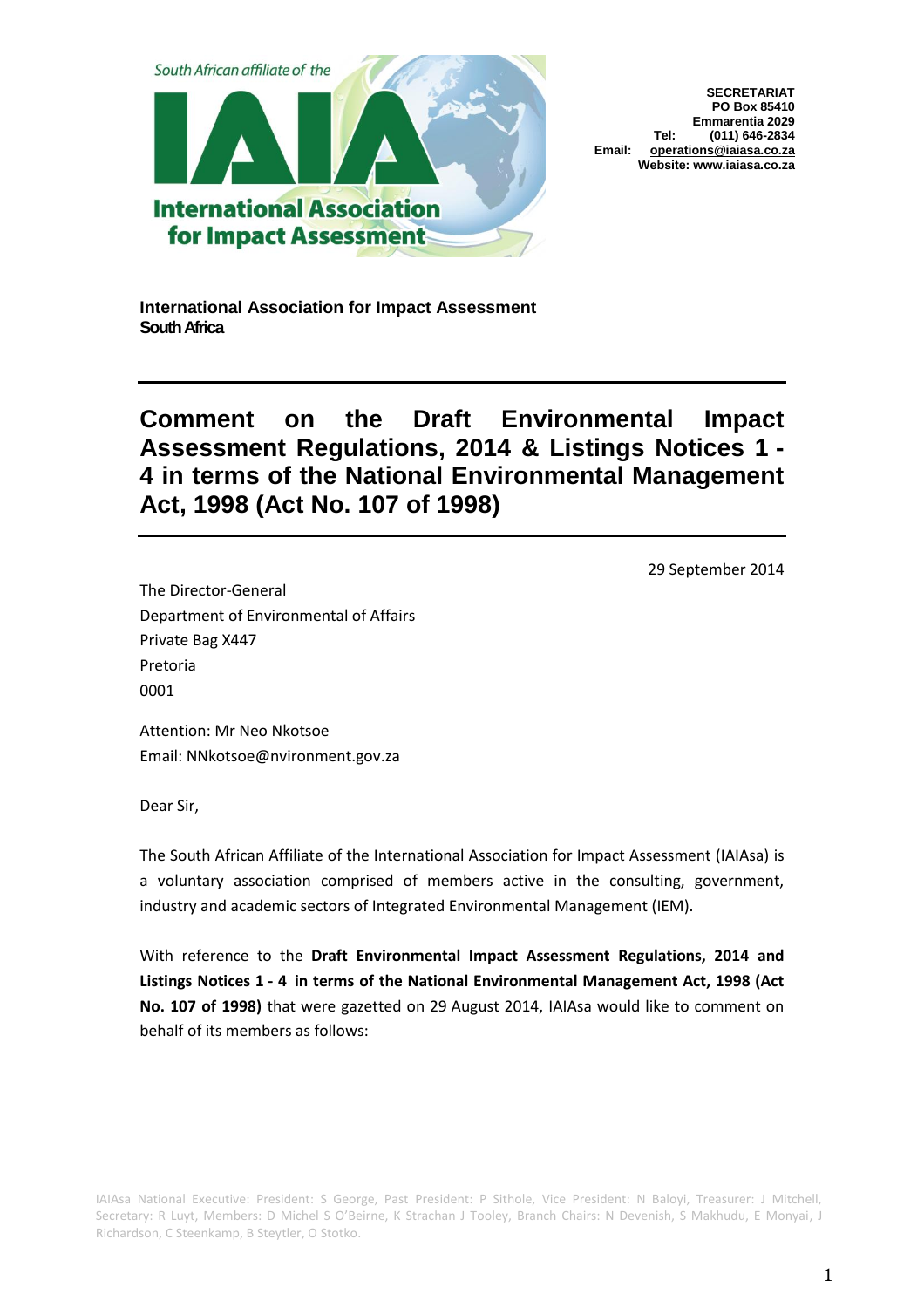#### **1. Environmental Impact Assessment ("EIA") Regulations, 2014**

#### *1.1. General comments*

- 1.1.1. Many of our members are environmental assessment practitioners and specialists with extensive experience in environmental impact assessment and other environmental management tools. They, through direct application of assessment processes and interaction with applicants, interested and affected parties, competent authorities and other organs of state, have an extremely good idea of what practically works and can work and what is unlikely to work. Thus, ignoring these well considered comments from key role players regarding the implementation of the EIA Regulations would be extremely short-sighted and will undoubtedly result in impracticable regulations that do not fulfil Section 24 of the Constitution, and Sections 2, 23 and 24 of NEMA.
- 1.1.2. While we welcome the fact that mining activities are finally being brought under "One Environmental System", we are concerned that the concessions that have been made to the Department of Mineral Resources in doing so, make negative inroads on best practice that has developed over the past 17 years since EIA Regulations were first published under the Environment Conservation Act on 5 September 1997.
- 1.1.3. The most prevalent concerns raised by our members pertain to the prescribed maximum time periods allowed for the basic assessment process and scoping and environmental impact reporting ("S&EIR") process which, based on their extensive experience, are considered to be too short to allow for adequate investigation, assessment and consideration of the potential consequences for or impacts on the environment, particularly sensitive environments, and adequate opportunity for public comment.
- 1.1.4. Thus, we contend in so far as the inadequacy of these prescribed timeframes, the regulations are inconsistent with the Section 2 principles of NEMA, in particular:

Section 2(4)(f): "*The participation of all interested and affected parties in environmental governance must be promoted, and all people must have the opportunity to develop the understanding, skills and capacity necessary for achieving equitable and effective participation, and participation by vulnerable and disadvantaged persons must be ensured*".

Section 2(4)(i): "*The social, economic and environmental impacts of activities, including disadvantages and benefits, must be considered, assessed and evaluated, and decisions must be appropriate in the light of such consideration and assessment*".

IAIAsa National Executive: President: S George, Past President: P Sithole, Vice President: N Baloyi, Treasurer: J Mitchell, Secretary: R Luyt, Members: D Michel S O'Beirne, K Strachan J Tooley, Branch Chairs: N Devenish, S Makhudu, E Monyai, J Richardson, C Steenkamp, B Steytler, O Stotko.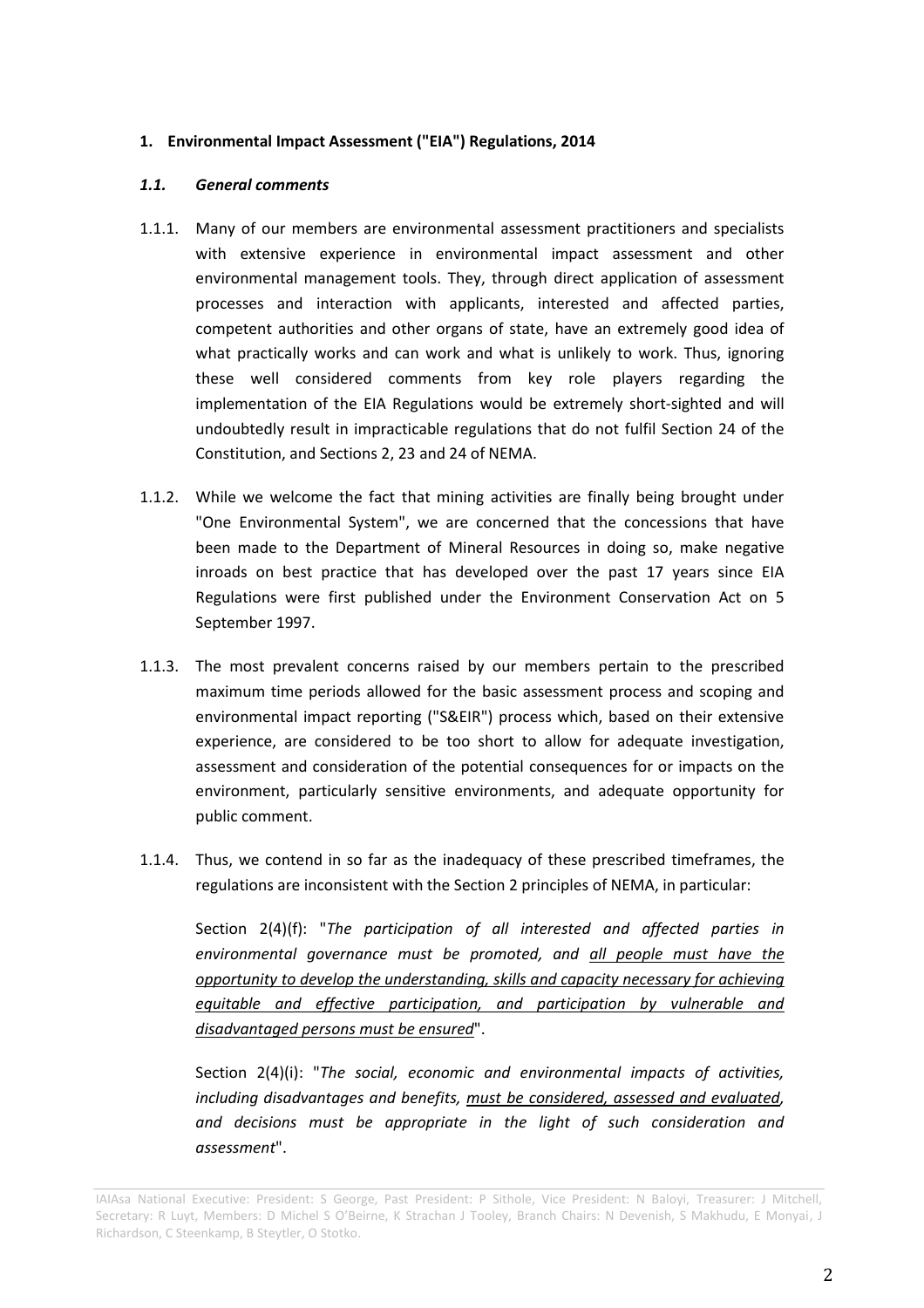Section 2(4)(r): "*Sensitive, vulnerable, highly dynamic or stressed ecosystems, such as coastal shores, estuaries, wetlands, and similar systems require specific attention in management and planning procedures, especially where they are subject to significant human resource usage and development pressure*".

- 1.1.5. We also contend that these prescribed timeframes are inconsistent with section 23(2) of NEMA which sets out the general objective of integrated environmental management to include the following:
	- *(c) ensure that the effects of activities on the environment receive adequate consideration before actions are taken in connection with them;*
	- *(d) ensure adequate and appropriate opportunity for public participation in decisions that may affect the environment"*
- 1.1.6. We also contend that these prescribed timeframes are inconsistent with section 24(4)(a) and (b) of NEMA which prescribes the requirements for the "procedures for the investigation, assessment and communication of the potential consequences or impacts of activities on the environment", and with section of 3(1) of Appendix 3 of the draft EIA Regulations which themselves require the environmental impact assessment process to "*comprehensively*" assess and quantify "*environmental impacts, mitigation and closure outcomes as well as the residual risks of the proposed activity*".
- 1.1.7. In fact, the question has to be asked why the legislature feels the need to prescribe maximum time periods for submission of reports instead of prescribing minimum periods that would allow for adequate investigation, assessment and consultation of environmental impacts.
- 1.1.8. We acknowledge that regulations 19(1)(b) and 23(1)(b) allow for limited extension periods. We also acknowledge that further provision for extensions is made in regulation 3(7). However, as currently worded, regulation 3(7) is discretionary and not peremptory if the criteria contained therein are met. Practically what is likely to happen if longer timeframes are not provided for in the regulations, or if no other mechanism is provided to stay a process, the competent authorities are going to be inundated by regulation 3(7) applications for extensions, and if these applications are refused, by repetitive submission of applications which will frustrate the administrative process further.
- 1.1.9. We are also concerned that the date of "receipt" of an application is used to trigger the respective time periods in the regulations. It is recommended that the date of "acknowledgement of receipt" is used as the date from which time periods are calculated as the date of receipt as currently defined in regulation 1(1) is not readily available to the applicant until acknowledgement is provided.

IAIAsa National Executive: President: S George, Past President: P Sithole, Vice President: N Baloyi, Treasurer: J Mitchell, Secretary: R Luyt, Members: D Michel S O'Beirne, K Strachan J Tooley, Branch Chairs: N Devenish, S Makhudu, E Monyai, J Richardson, C Steenkamp, B Steytler, O Stotko.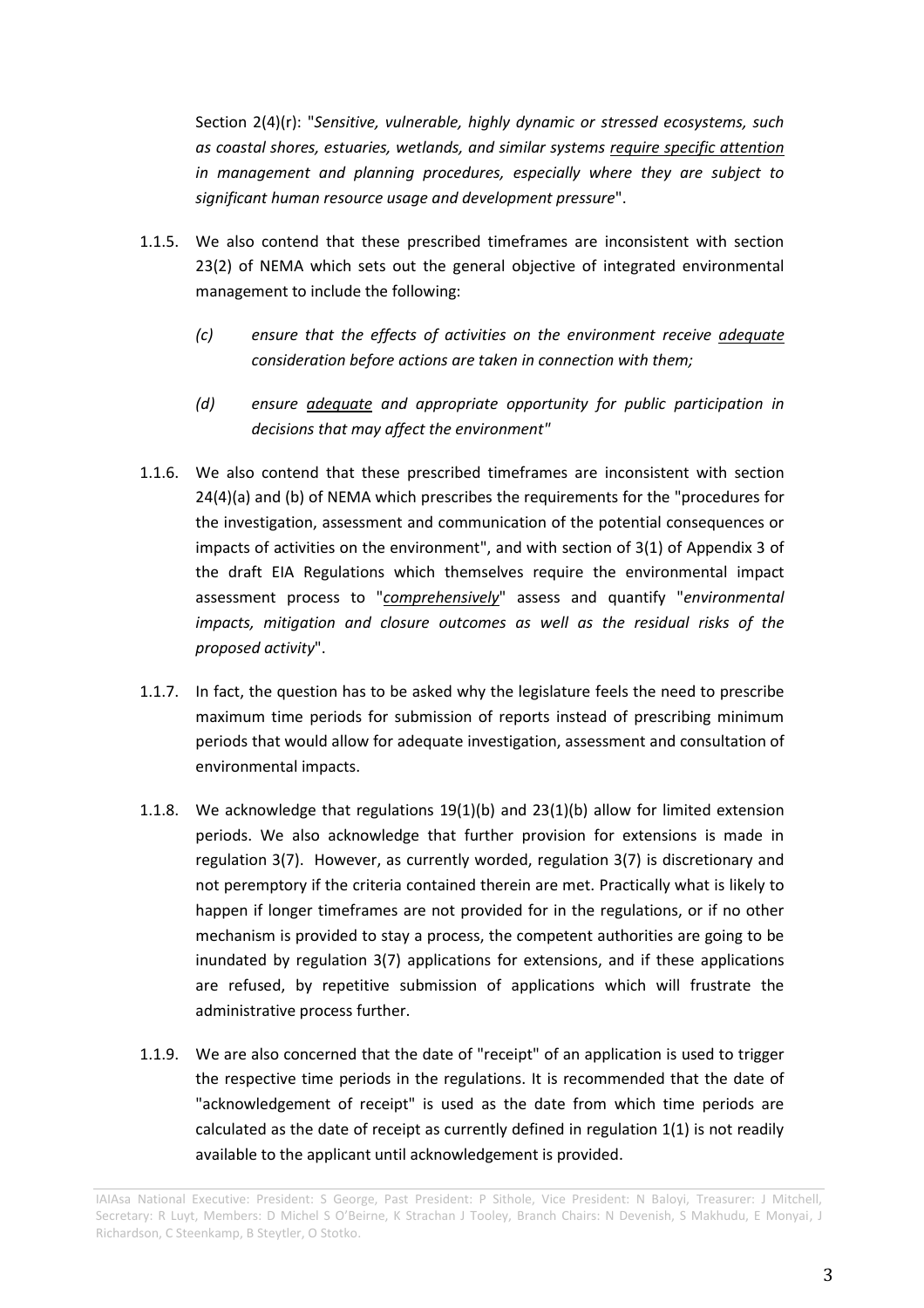1.1.10. Comments on specific regulations are provided below.

# *1.2. Interpretation*

- 1.2.1. **Regulation 1(1):** it is recommended that the phrase "*prepared by an external independent person with the relevant expertise*" which is part of the meaning assigned to "**environmental audit report**", be replaced with "*prepared by a person with the relevant expertise*". This is to allow the competent authority the discretion provided for under regulation 26(1) to determine the level of expertise and independence required for a particular activity depending on nature, scale and sensitivity of the receiving environment.
- 1.2.2. Further the reach of an "**environmental audit report**" as currently defined is considered too wide and is inconsistent with Regulation 32(3) and (5) and Appendix 7 which restrict such an audit to the provisions of environmental authorisation, EMPr and where applicable, the closure plan.
- 1.2.3. **Regulation 1(1):** it is recommended that a definition for "**minimum requirements**", as referred to in regulation 16(3) paragraph (a) and 17(1) paragraph (c), is included under regulation 1(1) in order to provide certainty to applicants, Environmental Assessment Practitioners ("EAPs") and competent authorities as to which minimum requirements must be taken into account and how these relate to minimum requirements and other related concepts and terminology referred to in Section 24 of NEMA.
- 1.2.4. **Regulation 1(1):** it is recommended that a definition for "**minimum information requirements**", as referred to in regulation 10(b) and 18, is included under regulation 1(1), if there is a difference in meaning to the term "**minimum requirements**". If there is no difference in meaning, then it is recommended that there is consistent use of one or the other phrase and that it be defined under regulation 1(1).
- 1.2.5. **Regulation 1(1):** it is recommended that a definition for "**public participation process**" as referred to in sub regulation 3(8) is included under regulation 1(1) in order to provide legal certainty to applicants, Environmental Assessment Practitioners ("EAPs") and competent authorities as to whether a public participation process as referred to in other regulations that follow means the entire process collectively or whether, for example, notification of the application or the opportunity for comment on a report can be interpreted as processes in their own right. This has significant bearing on the timeframes that are being imposed.

# *1.3. Timeframes*

1.3.1. **Regulation 3(4):** the requirement for State departments to submit their comments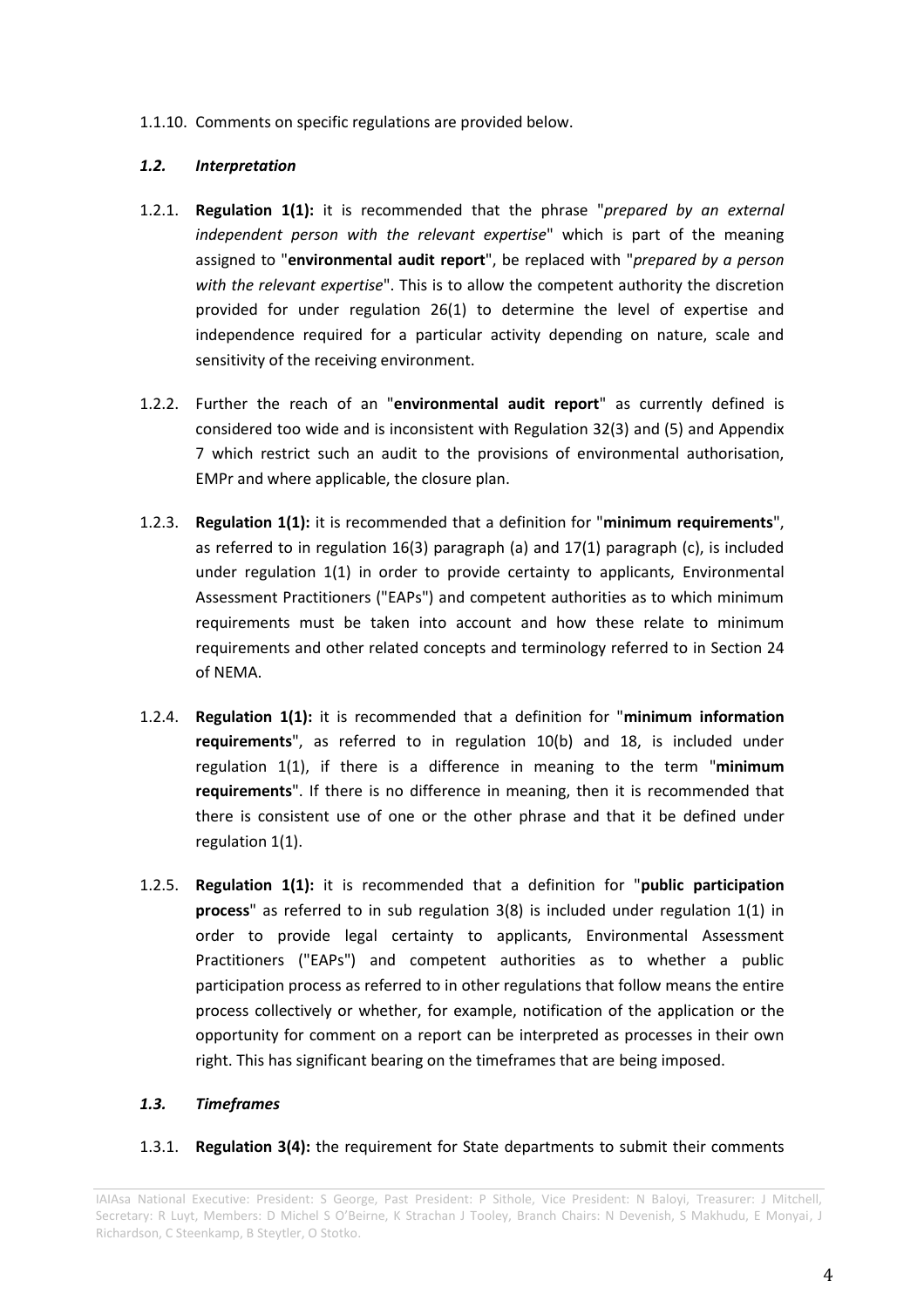within 30 days from the date they are requested to submit comments is wholly supported as currently many assessments are delayed due to outstanding comment from State departments.

- 1.3.2. **Regulation 3(6):** the requirement for the competent authority to "*acknowledge receipt of all applications .... contemplated in regulations 16..... within seven days of receipt thereof*" is inconsistent with the prescribed maximum period of ten days in **regulation 17(2)** in so far as it overlaps with acknowledging receipt.
- 1.3.3. **Regulation 3(7):** it is recommended that "may" is replaced with "must" in the following provision to ensure that where the specified criteria are met, the timeframes are adjusted to allow for due process and not left to the discretion of the competent authority:

*"(7) In the event where the scope of work must be expanded based on the outcome of an assessment done in accordance with these Regulations, which outcome could not be anticipated prior to the undertaking of the assessment, or in the event where the applicant can demonstrate exceptional circumstances, the competent authority must may, prior to the lapsing of the relevant prescribed timeframe, in writing, extend the relevant prescribed timeframe and agree with the applicant on the length of such extension*".

1.3.4. It is further recommended that in relation to **regulation 3(7)**, a provision is also inserted to make clear that such an extension is in addition to the extension of time provided for in regulations 19(1) and 23(1)(b).

# *1.4. Notification of decision on application*

1.4.1. **Regulation 4(2):** it is recommended that this regulation be amended as follows: "The applicant, must in writing, within eight days of the date-of the decision on the application, on which the applicant receives the decision on the application ....". This will avoid the very likely scenario of the applicant only having three days to notify all registered and affected parties of the decision if the competent authority takes the full five days to provide the applicant with the decision allowed for in regulation 4(1) or the applicant not being able to comply with regulation 4(2) at all if the competent authority takes longer than eight days to provide the applicant with the decision. It is our member's experience that it is not uncommon for an applicant to be sent a decision weeks after it has been signed by the competent authority.

# *1.5. Consultation between competent authority and State departments administering a law relating to a matter affecting the environment*

1.5.1. **Regulation 7(2):** it is recommended that the wording is amended to resolve the uncertainty created in Regulation 7(2) regarding the nature and extent of the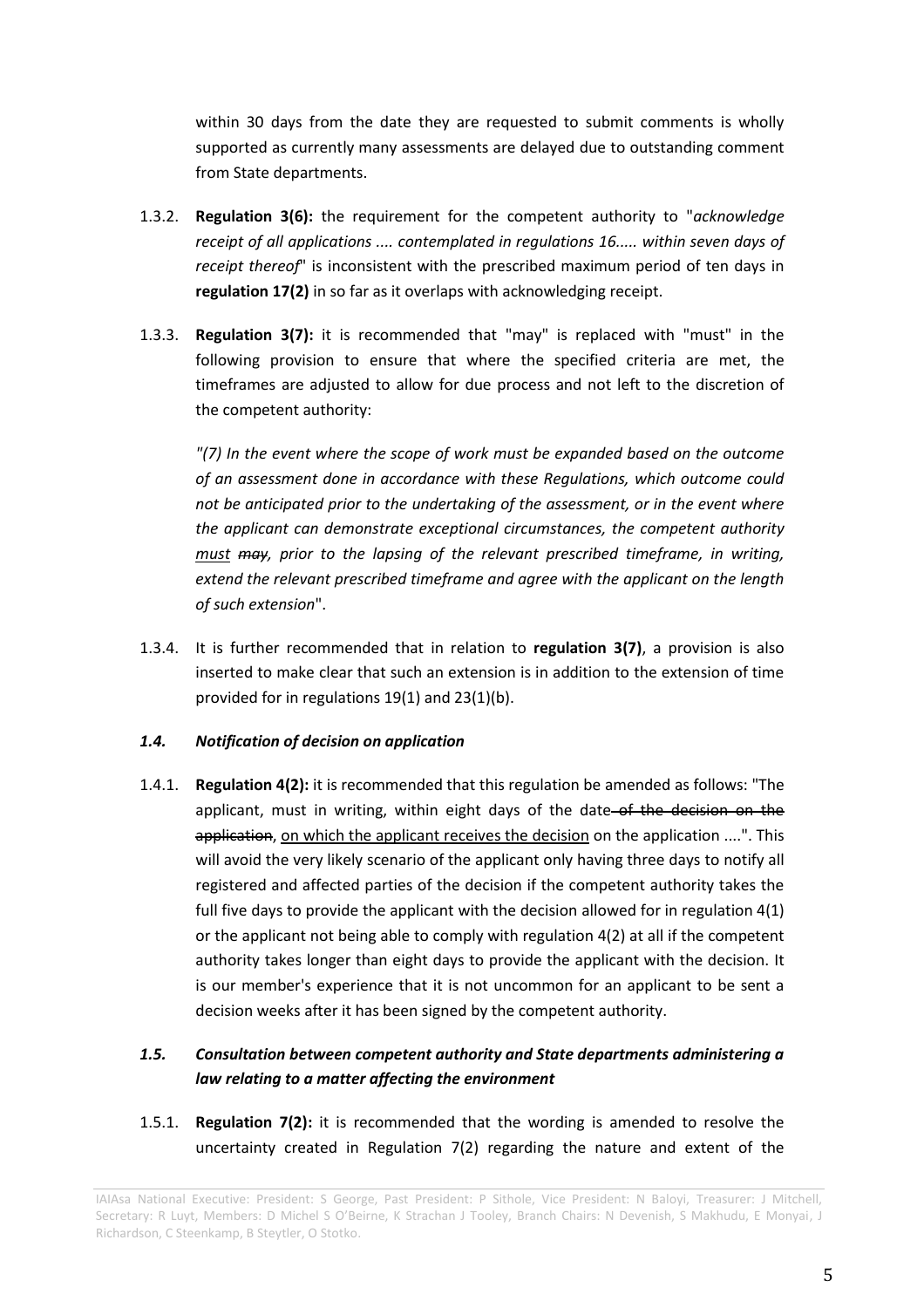responsibility to consult with every such State department on the part of EAPs and the competent authority and that such amendment is consistent with the relevant provisions of Section 24 of NEMA. This same comment applies to **regulation 46(2).**

**1.5.2. Regulation 7(4):** it is recommended that the alignment of application processes to run concurrently is not prescribed but left to the discretion of the applicant and according to the agreement of the competent authority and any other authority as provided for in Section 24L of NEMA, particularly in view of the timeframes that are imposed in the EIA regulations which do not necessarily bind authorities other than the competent authority. This comment also applies to **regulation 17(3).** 

#### *1.6. Guidance by competent authority to applicant*

1.6.1. **Regulation 8(4):** IAIAsa objects to the power granted to the competent authority to charge a fee for advice or instructions which should be implicit duties of State, especially when application fees are already being charged.

#### *1.7. Decision on basic assessment application*

1.7.1. **Regulation 20** only allows for the granting or refusal of environmental authorisation and does not provide the competent authority the discretion to request additional information after receipt of the basic assessment report and EMPr, or where relevant the closure plan, and before making a decision. Thus, if insufficient information is submitted or a formal step omitted, which could easily and quickly be remedied, there is no provision that allows for this remedy. It will in all likelihood result in the whole costly and lengthy application process having to be repeated, thereby frustrating what we understand to be the legislature's attempt to streamline the EIA process. It is thus recommended that a mechanism be provided for in the regulations to allow for timeframes to be put on hold and for the competent authority to be given the power to direct for certain steps or information to be provided within specified timeframes to allow it to properly consider the application.

# *1.8. Submission of scoping report to competent authority*

- 1.8.1. **Regulation 21(1):** The prescribed maximum 44 day period within which to satisfy Regulation 44 (as required in Appendix 2 which sets out the process for Scoping and content of the Scoping Report); prepare a Scoping Report (again, as per Appendix 2); subject the Scoping Report "to a public participation process of at least 30 days"; and then to incorporate "the comments received" is simply unachievable.
- 1.8.2. Further, the Scoping Report that is submitted to the competent authority must incorporate "the comments of the competent authority". This is consistent with the provisions in regulation 43(1) which requires the "*public participation process ......*

IAIAsa National Executive: President: S George, Past President: P Sithole, Vice President: N Baloyi, Treasurer: J Mitchell, Secretary: R Luyt, Members: D Michel S O'Beirne, K Strachan J Tooley, Branch Chairs: N Devenish, S Makhudu, E Monyai, J Richardson, C Steenkamp, B Steytler, O Stotko.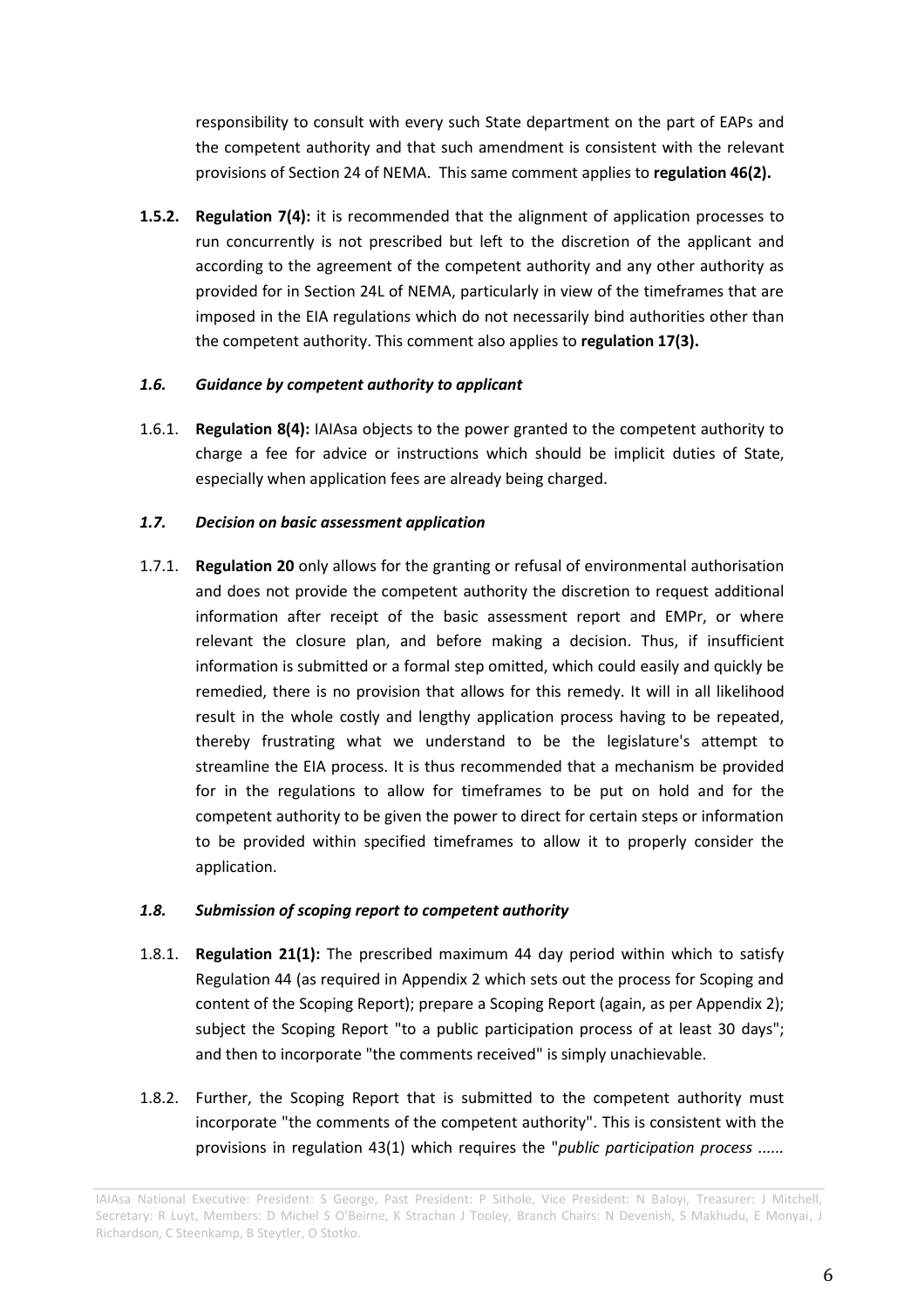*must give all potential or registered and affected parties, including the competent authority, a 30 day opportunity to comment*". However, nowhere in the regulations does it make it mandatory for the competent authority to comment nor does it specify what it must comment on. If the competent authority fails to provide comment, can it raise the failure to provide certain information as a reason to refuse environmental authorisation when it considers the application upon submission? The regulations give no guidance as to this comment process by the competent authority.

1.8.3. **Regulation 21(2)** does not make immediate sense and is likely to cause interpretation problems in its application for the simple reason that the only obvious way a scoping report can be accepted is if it is submitted to competent authority for consideration as provided for in regulation 22. If this is the case, then there is no way that an applicant can avoid the submission requirements set out in regulation  $21(1)$ .

#### *1.9. Consideration of scoping report*

- 1.9.1. **Regulation 22(1):** As per the comment on Regulation 20, Regulation 22(1) only allows for the granting or refusal of environmental authorisation and does not provide the competent authority the discretion to request additional information before making a decision, granted that 22(1)(a) does allow for the scoping report to be accepted with conditions. Whether this allows for any inadequacies in the scoping report to be remedied without the application for environmental authorisation being refused, is unclear.
- 1.9.2. **Regulation 22(1)(b):** it is recommended that inclusion of non-compliance to "the policy directives of government" as a grounds for refusal of environmental authorisation be deleted. By its very nature, policy is not law and has to allow for a degree of discretion in its application. It is also not clear why this provision only applies to scoping reports and not other submissions.

#### *1.10. Decision on S&EIR application*

- 1.10.1. **Regulation 24(1):** As per the comment on regulations 20 and 22(1), regulation 24(1) only allows for the granting or refusal of environmental authorisation and does not provide the competent authority the discretion to request additional information before making a decision.
- *1.11. CHAPTER 5: AMENDMENT, SUSPENSION, WITHDRAWAL AND AUDITING OF COMPLIANCE WITH ENVIRONMENTAL AUTHORISATION AND ENVIRONMENTAL MANAGEMENT PROGRAMME*
- 1.11.1. **Regulation 27(3)(a):** It recommended that the "change of the scope of the

IAIAsa National Executive: President: S George, Past President: P Sithole, Vice President: N Baloyi, Treasurer: J Mitchell, Secretary: R Luyt, Members: D Michel S O'Beirne, K Strachan J Tooley, Branch Chairs: N Devenish, S Makhudu, E Monyai, J Richardson, C Steenkamp, B Steytler, O Stotko.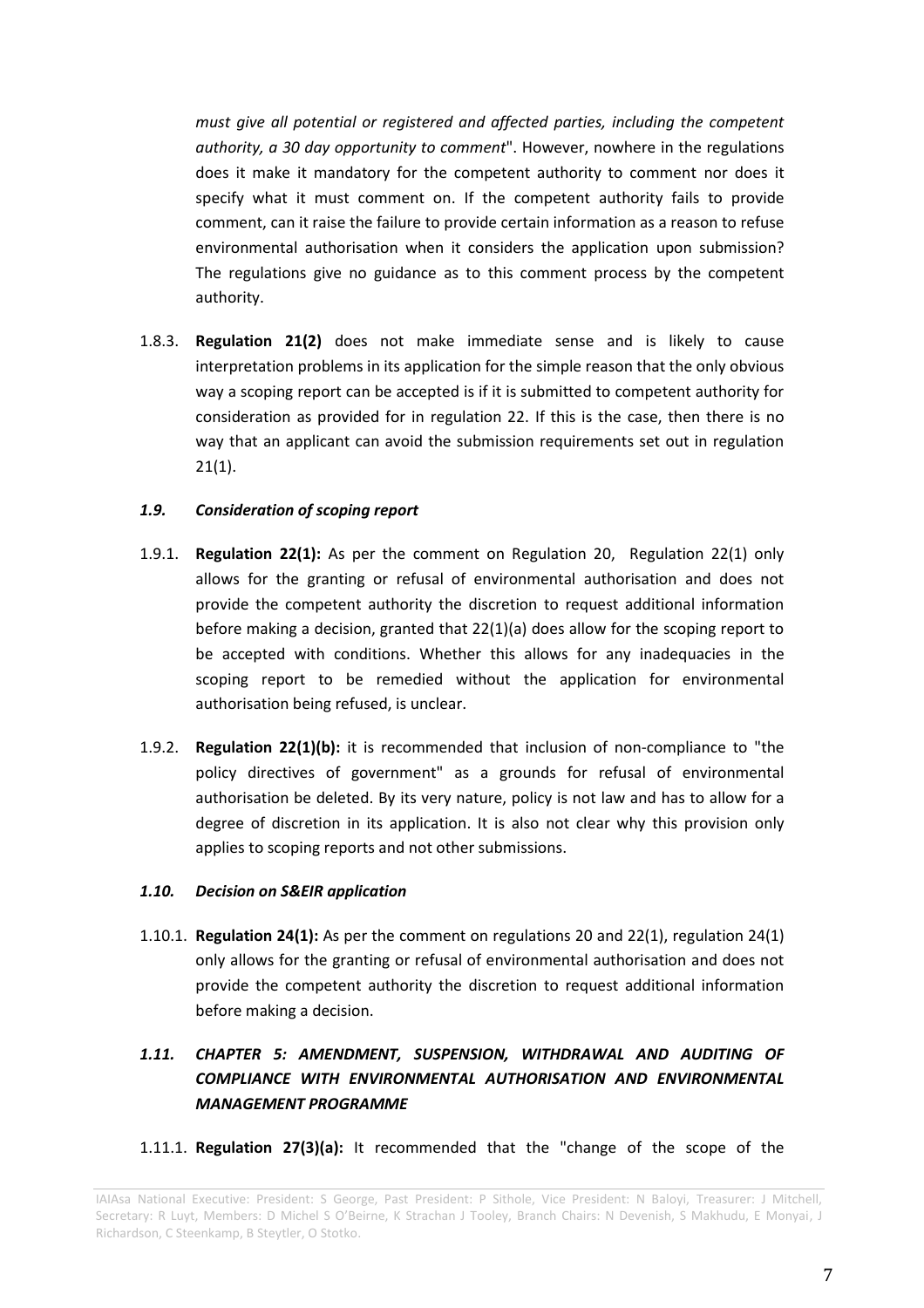activity/development" and "increase the level or nature of the impact" be qualified by the word "significant" to allow for amendments where the change of scope and the associated impacts are minor.

- <span id="page-7-0"></span>1.11.2. We also strongly recommended that provision be made in regulation 27(3) that allows an amendment to be made under certain circumstances for change of ownership or transfer of rights and obligations where construction or expansion has already commenced or completed in order to reduce the overly inclusive scope of Activity 29 of Listing Notice 1 as currently worded (see our paragraph [2.1](#page-8-0) which discusses this issue further)
- 1.11.3. **Regulation 27(4) and (5):** it is recommended that the wording of these provisions be amended to provide clarity on the meaning thereof.

# *1.12. Auditing of environmental authorisation, environmental management programme and*

- 1.12.1. **Regulation 32(1):** It is recommended that provision be made to allow for the competent authority to exercise discretion in terms of the requirement for environmental auditing, the frequency of auditing, information required in the audit report as per the discretion already provided for in regulation 26(1), as well as the requirements in respect of the person undertaking the audit. It is offered that not all activities warrant the same intensity of auditing and that in some instances, the current regulations may become unintentionally onerous for small-scale, low impact activities.
- 1.12.2. **Regulation 32 read with Regulations 53(2) and 56(2):** Currently there exists the implicit requirement for auditing of environmental authorisations, including exemptions, issued under the ECA and of environmental authorisations issued in terms of the previous NEMA Regulations based on the wording of these provisions. It is recommended that the necessary amendments are made to avoid unintended application to environmental authorisations issued historically.

#### *1.13. Register of interested and affected parties*

1.13.1. **Regulation 45(2):** The requirement for an applicant to give access to the public participation register to any person who requests it in writing has the potential to conflict with the Protection of Personal Information Act 4 of 2013. It is recommended that a provision be added to reduce this potential for conflict.

# *1.14. APPENDIX 2: Scoping Process*

1.14.1. **Section 1:** The ability to commence the scoping process before the submission of the application for environmental authorisation is limited by the requirement in regulation 21(3) which states that a "scoping report must contain all information set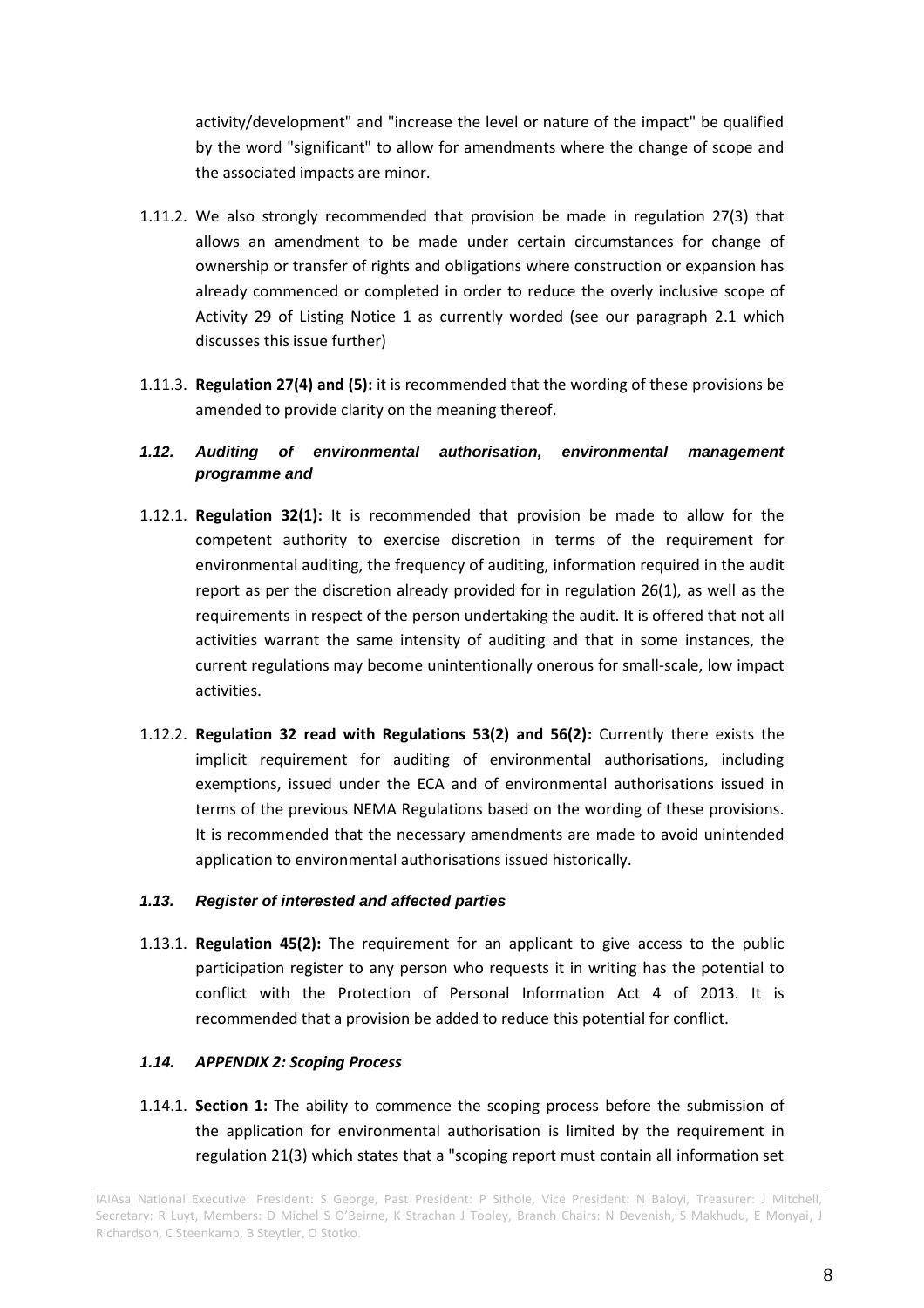out in Appendix 2 to these Regulations. Section 3(f)(ii) of Appendix 2, requires that a scoping report must contain "*the details of the public participation process .... in terms of regulation 44*" and regulation 44(3)(b)(i) requires that "a notice, notice board or advertisement referred to in subregulation (2) must - ..... state that the application has been submitted to the competent authority in terms of these Regulations". Subregulation (5) allows for a deviation, but only from the requirements of subregulation (2).

#### **2. Listing Notices 1 to 4**

- <span id="page-8-0"></span>2.1. Our main concern regarding the listing notices is Activity No. 29 in Listing Notice 1 which pertains to the transfer of rights and obligations. If we understand it correctly, we believe the current wording of this activity casts too wide a net and will be unnecessarily triggered every time there is change of ownership or transfer of rights and obligations, regardless of the circumstance. Consider for example, a sectional title development where the developer holds the rights until 50% of the development has taken place at which time these are transferred to a Body Corporate. It does not make sense for each subdivision owner to have to go through another basic assessment process subsequent to the developer already having obtained environmental authorisation.
- 2.2. While we believe there is merit in targeting larger developments or developments with significant operational impacts, actual or potential, in this way, we recommended that the circumstances are narrowed to avoid targeting developments where this is not the case. Thus, we recommend that the amendment process provided for in Chapter 5 of the Draft EIA Regulations be amended to allow for such an amendment rather than having to seek environmental authorisation afresh (as discussed in our paragrap[h 1.11.2\)](#page-7-0).
- 2.3. If Activity No. 29 has indeed been introduced as a means of assessing whether a person is sufficiently fit and proper to continue a listed activity already commenced and authorised in the name of another, we do not believe that submitting that person to an environmental authorisation process is the correct mechanism. Rather, we recommend that Section 29(1)(a) of the EIA Regulations be used for this purpose which allows the competent authority to request the applicant to furnish additional information.
- 2.4. Our members also submitted a number of comments on the definitions and descriptions of listed activities which are likely to cause interpretational challenges once the listing notices are published. This is especially so where these terms rely or overlap with other legislation, or where they have been defined in one listing notice but not in the others but the terminology is used in the activity descriptions. The following examples were identified as being potentially problematic:

IAIAsa National Executive: President: S George, Past President: P Sithole, Vice President: N Baloyi, Treasurer: J Mitchell, Secretary: R Luyt, Members: D Michel S O'Beirne, K Strachan J Tooley, Branch Chairs: N Devenish, S Makhudu, E Monyai, J Richardson, C Steenkamp, B Steytler, O Stotko.